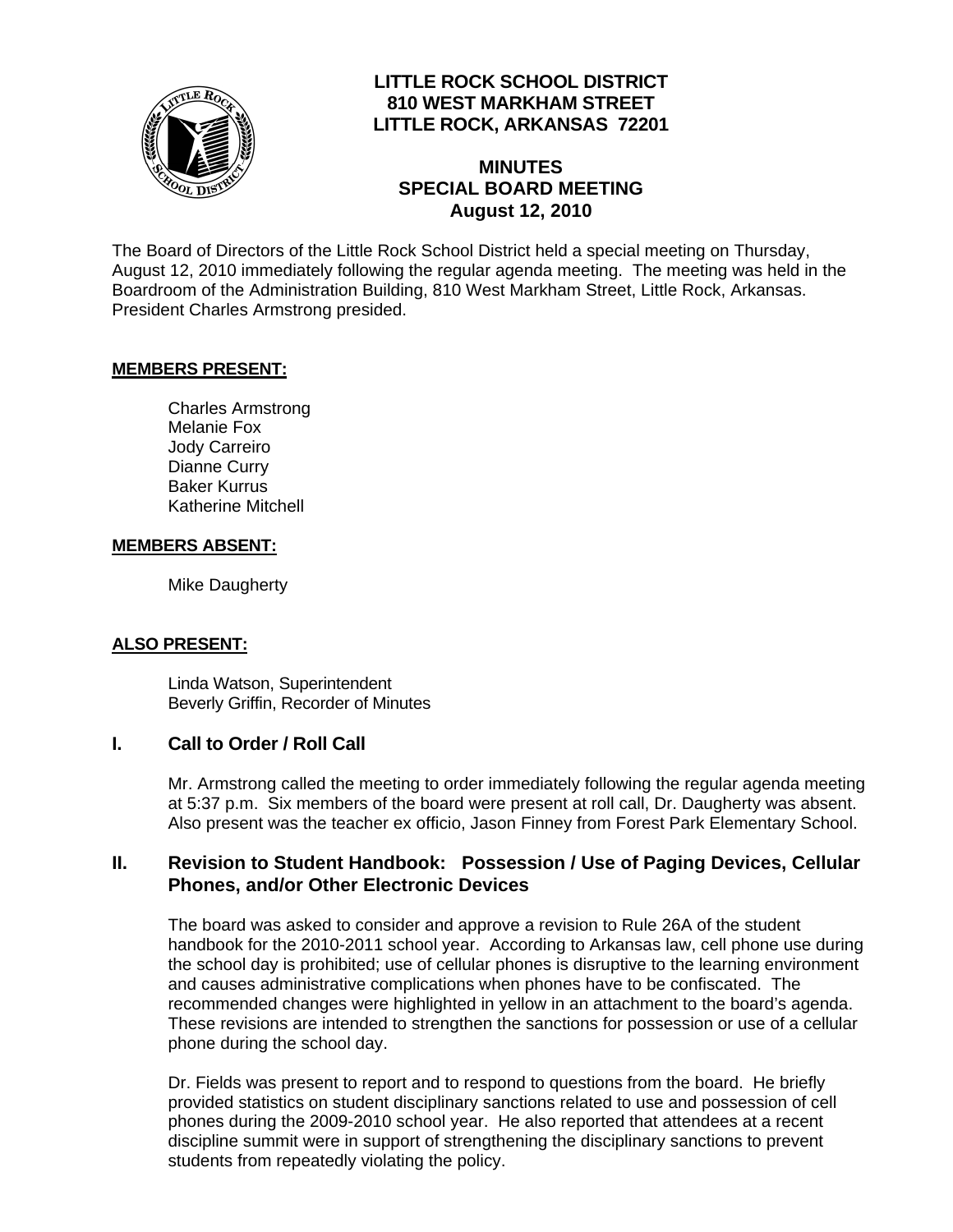Ms. Kohler, president of the Classroom Teachers Association, spoke in favor of the revised policy and stated support from teachers and school staff members.

Board members expressed concerns about the policy revisions presented, and asked for additional editing and revisions prior to voting. Dr. Watson agreed to make additional changes, and the item will be given additional consideration. It will be brought back for a vote at the August 26, 2010 board meeting.

### **III. Personnel Changes**

Routine personnel changes were provided as part of the board's agenda. In addition, assistant principal recommendations were presented for approval:

- − Michael Anthony Hall High School
- − Sherry Chambers Chicot Elementary
- − Stephen Fuller Henderson Middle School
- − Dorothy Doolittle Watson Elementary
- − Eric Henderson Parkview Magnet High School
- − Lisa Lollar Fulbright Elementary
- − Clifton Woodley Dunbar Middle School

In response to questions from the board, Mr. Hartz assured them that all individuals presented for consideration were eligible for the positions they were being recommended to hold.

Mr. Carreiro moved to approve the personnel changes including in the listing and the list of assistant principals as presented. Ms. Curry seconded the motion and it **carried 6-0**.

*The board recessed at 6:24 p.m. and reconvened at 7:00 p.m.* 

### **IV. Employee Hearing**

<Employee>, a teacher, was recommended for termination by the building principal. He was represented by Attorney Greg Alagood. Attorney Khayyam Eddings represented the administration, and presented summary information on behalf of the LRSD. At the request of the employee and his attorney, this hearing was closed to the public.

<Employee> was accused of making inappropriate comments to a student, by cell phone text messaging. The student reported the inappropriate messages were sent over the Easter weekend, April 2, 3, and  $4<sup>th</sup>$ . <Employee> stated that he and his wife were staying at the Embassy Suites hotel that weekend, and that they had seen the student when they went to the RAVE Theater on Friday night.

<Name removed>, the student's mother, stated in her testimony that she was out of town on the weekend the text messages were received. She reported that she was a member of the Arkansas National Guard, and that her daughter had informed her by telephone that she was disturbed by the messages received from <Employee>. The following week <Parent> contacted the principal to report the messages and that <Employee> had invited her daughter to meet him at Embassy Suites by text message.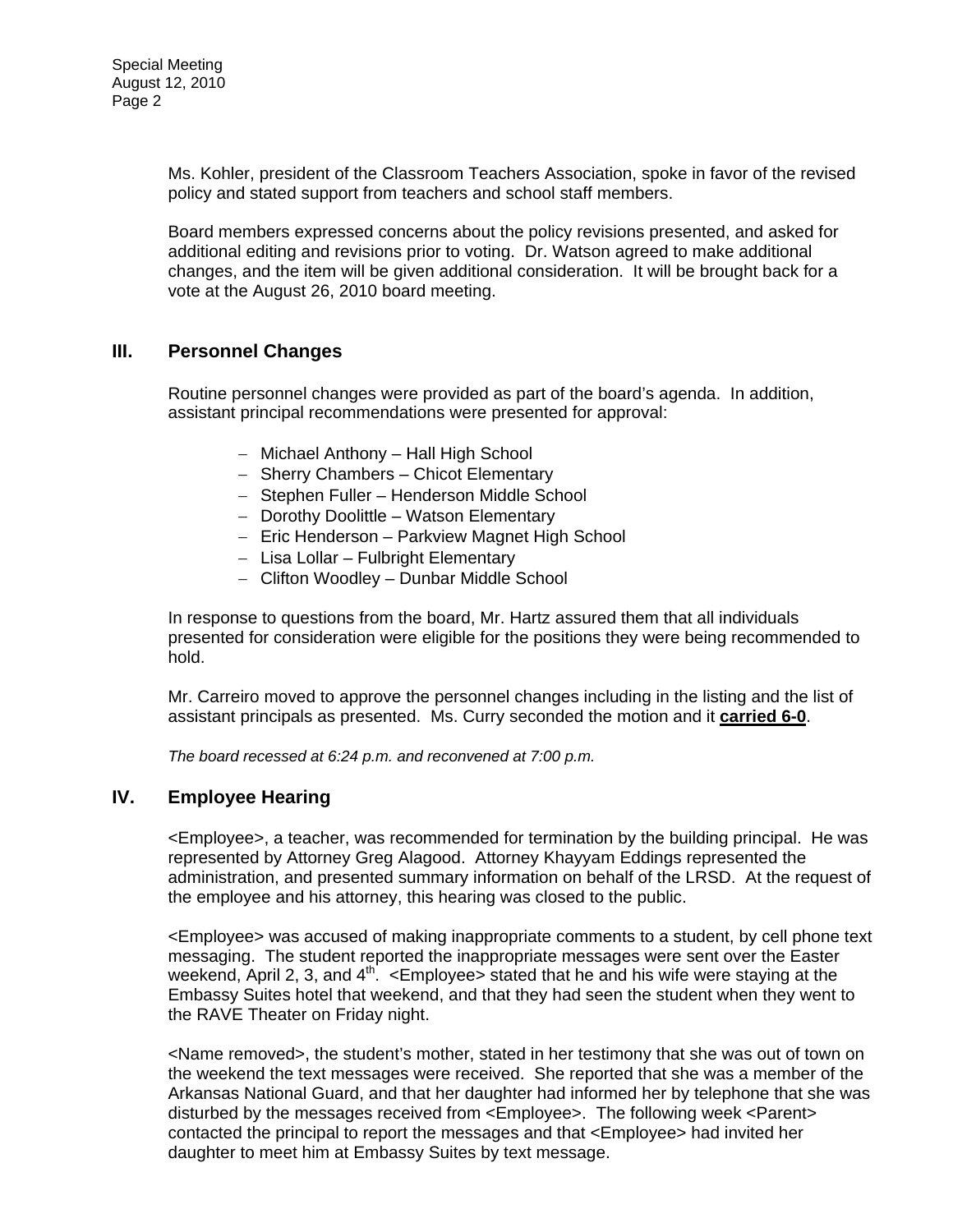<Name removed> a teacher, reported that the student had shown her the incoming text messages stored on her cell phone, but had asked her to keep it a secret until she could speak with her mother. The teacher reported to the principal and subsequently provided statements to the district's safety and security office.

The principal stated that she had interviewed <Employee> regarding the allegations of inappropriate communications with the student. <Employee> denied making any inappropriate remarks and stated his only telephone or text messages to the student had been in regard to passes she had given him and his wife to the RAVE movie theater. <Employee> was placed on administrative leave with pay pending the outcome of the investigation.

The student addressed the board, stating that she graduated in the class of 2010, and that she was planning to go away to college. She stated that she was an athlete and that she played volleyball, softball, basketball and ran track. She reported that she had seen <Employee> at the RAVE movie theater and that she had refunded the price of his ticket. She denied seeing his wife on the evening in question and stated that she only refunded the cost of one ticket. She admitted that she had given <Employee> her telephone number so that he could reach her regarding additional movie passes for another of his family members.

Witnesses for <Employee> included a former student and his father <Witness 1 and 2.> They both supported <Employee's> statement that he was at Embassy Suites with his family that weekend. In addition, <Witness 1>, former student, reported in his testimony before the board that it was he who had sent the messages to the student, using <Employee>' telephone. <Witness 1> stated that <Employee> was his mentor, and that he often spent time with him on the weekend. He also reported that he had dated the student making the allegations during his 11<sup>th</sup> and 12<sup>th</sup> grade years.

<Witness 3> testified in support of <Employee>. He is currently a coach in another school district. <Witness> stated that <Employee> always went above and beyond to assist students and to have an impact on their futures. He did not believe that the text messages could have been from <Employee>, and stated that he had never witnessed any indication that <Employee> would be inappropriate toward a student.

<Witness 4>, parent of a student athlete, requested an opportunity to address the board on behalf of <Employee>. He echoed comments made by <Witness 3>, and said that the students look up to <Employee> as a mentor.

<Employee> took the stand and reported that he had been teaching for 30 years, and had been with the LRSD for eight years. <Employee> denied sending any of the text messages which were specified in the letter of termination signed by Dr. Watson. He stated that student <Witness 1> had used his telephone on the weekend when the messages were sent. He asked the board to consider his appeal and allow him to return to work.

The board went into closed session at 10:39 p.m. and returned at 10:55 p.m. to report no action was taken. Mr. Kurrus made a motion not to support the recommendation of termination from Dr. Watson. Ms. Curry seconded the motion, and it **carried 4-1-1**, with Mr. Carreiro voting no and Dr. Mitchell abstaining.